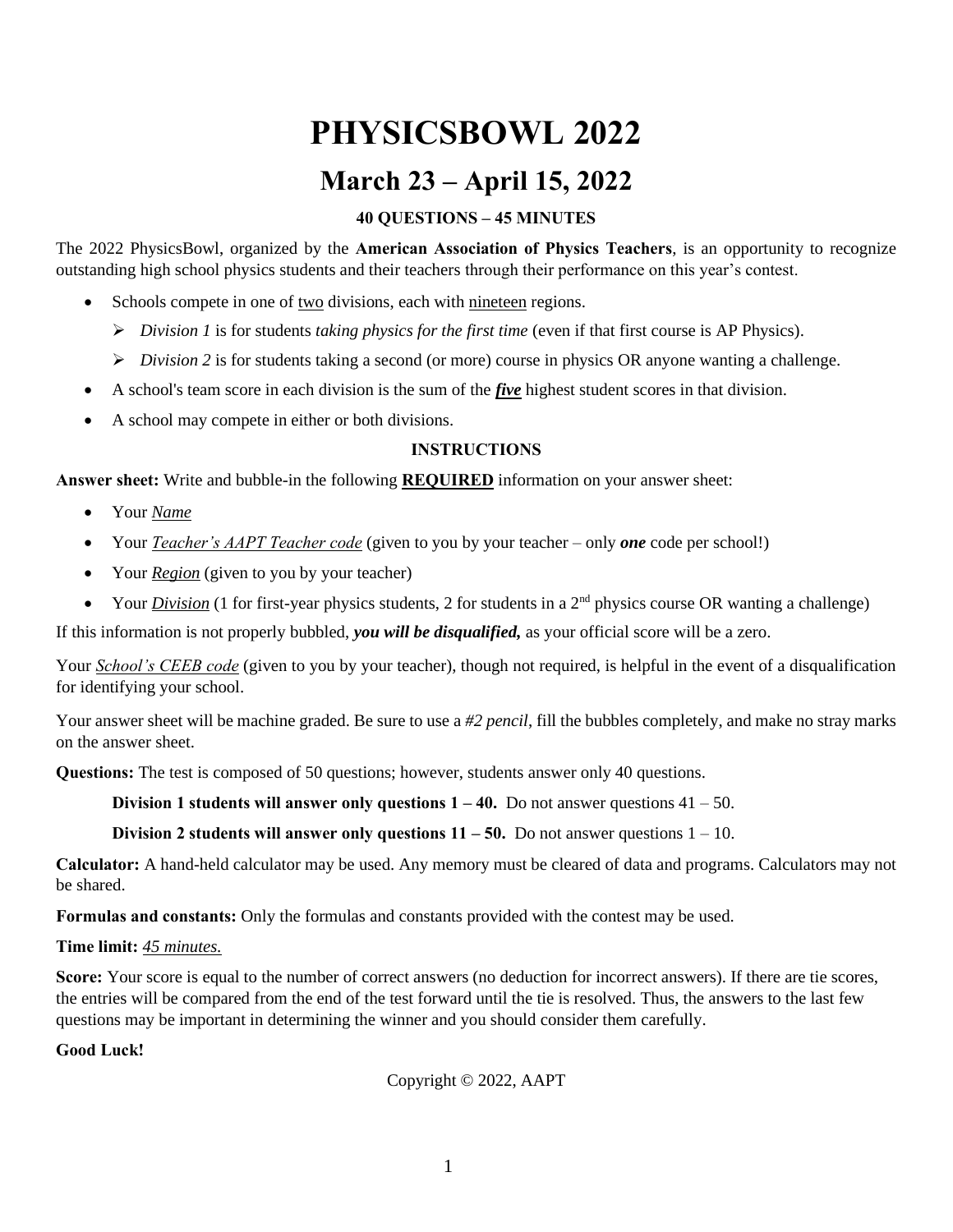

#### **Treat**  $g = 10.0 \frac{m}{c^2}$  $\frac{m}{s^2}$  for ALL questions.

- 1. A 20,000 kg truck is traveling at 25 km/hr. At what speed does a 1000 kg car need to travel to have the same kinetic energy as the truck?
	- a. 112 km/hr b. 132 km/hr c. 102 km/hr d. 79.0 km/hr e. 89.0 km/hr
- 2. Who was the *last* person to walk on the Moon?

|  | a. Buzz Aldrin | b. Eugene Cernan | c. Neil Armstrong |
|--|----------------|------------------|-------------------|
|--|----------------|------------------|-------------------|

- d. Sally Ride e. Gus Grissom
- 3. Two bodies of equal mass are moving in circular paths at equal speed. The first body moves in a circle whose radius is twice that of the second. The ratio of the radial acceleration of the first body to that of the second is:
	- a. 1 to 4 b. 1 to 3 c. 1 to 2 d. 1 to 1 e. 1 to 0.5
- 4. A bullet with a mass of 5.0 g is fired horizontally into a 2.0 kg wooden block which is resting on a horizontal table. The bullet stops in the block and the block and bullet combination move 2.0 m. The coefficient of kinetic friction between the block and surface of the table is 0.2. Find the initial speed of the bullet.

a. 1123 m/s b. 1134 m/s c. 1132 m/s d. 113.2 m/s e. 113.4 m/s

- 5. A car is moving along a straight horizontal road at a speed of 20 m/s. The brakes are applied and a constant force of 5000 N brings the car to a stop in 10 s. What is the mass of the car?
	- a. 1250 kg b. 2500 kg c. 5000 kg d. 7500 kg e. 10,000 kg
- 6. Two forces have magnitudes of 11.0 N and 5.0 N. The magnitude of their sum could NOT be equal to which of the following values?
	- a. 16.0 N b. 9.0 N c. 7.0 N d. 5.0 N e. 6.0 N
- 7. Which of the following colors of visible light has the longest wavelength? a. Violet b. Yellow c. Blue d. Green e. Red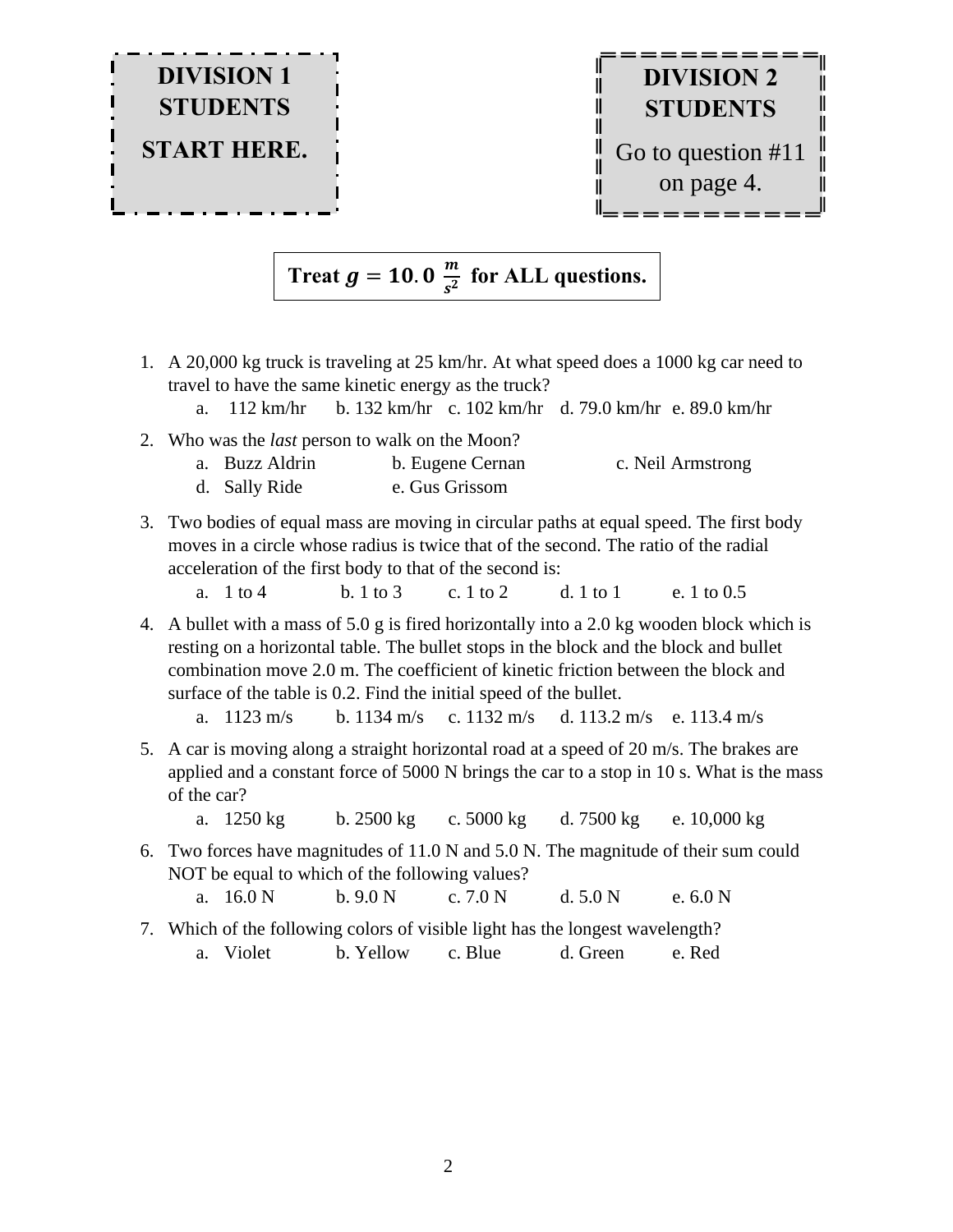- 8. An increase in the translational motion of the molecules of a gas confined in a steel tank will be observed in one of the following ways. It will produce an increase in:
	- a. the temperature of the gas only.
	- b. the pressure of the gas only.
	- c. both the temperature and pressure of the gas.
	- d. the temperature of the gas and a decrease in its pressure.
	- e. the volume of the gas.
- 9. When descending mountain roads, large trucks pulling a heavy load can burn up the brakes. Once the brakes are no longer useful, the driver may need to guide the truck up a "runaway truck lane" on the side of the road. The runaway truck lane is directed uphill and often has a thick layer or sand or gravel or both on the surface. Which of the following is **one** of the reasons the truck will stop?
	- a. An increase in kinetic energy
	- b. A decrease in potential energy
	- c. A decrease in fuel
	- d. A transfer of energy to the gravel on the track of the runaway truck lane
	- e. The change in temperature of the engine
- 10. A 4.0 kg mass at the end of a spring moves with simple harmonic motion on a horizontal frictionless table with a period of 2.0 s and an amplitude of 2.0 m. Determine the maximum force exerted on the spring.

a. 25.1 N b. 158 N c. 39.5 N d. 63.0 N e. 79.0 N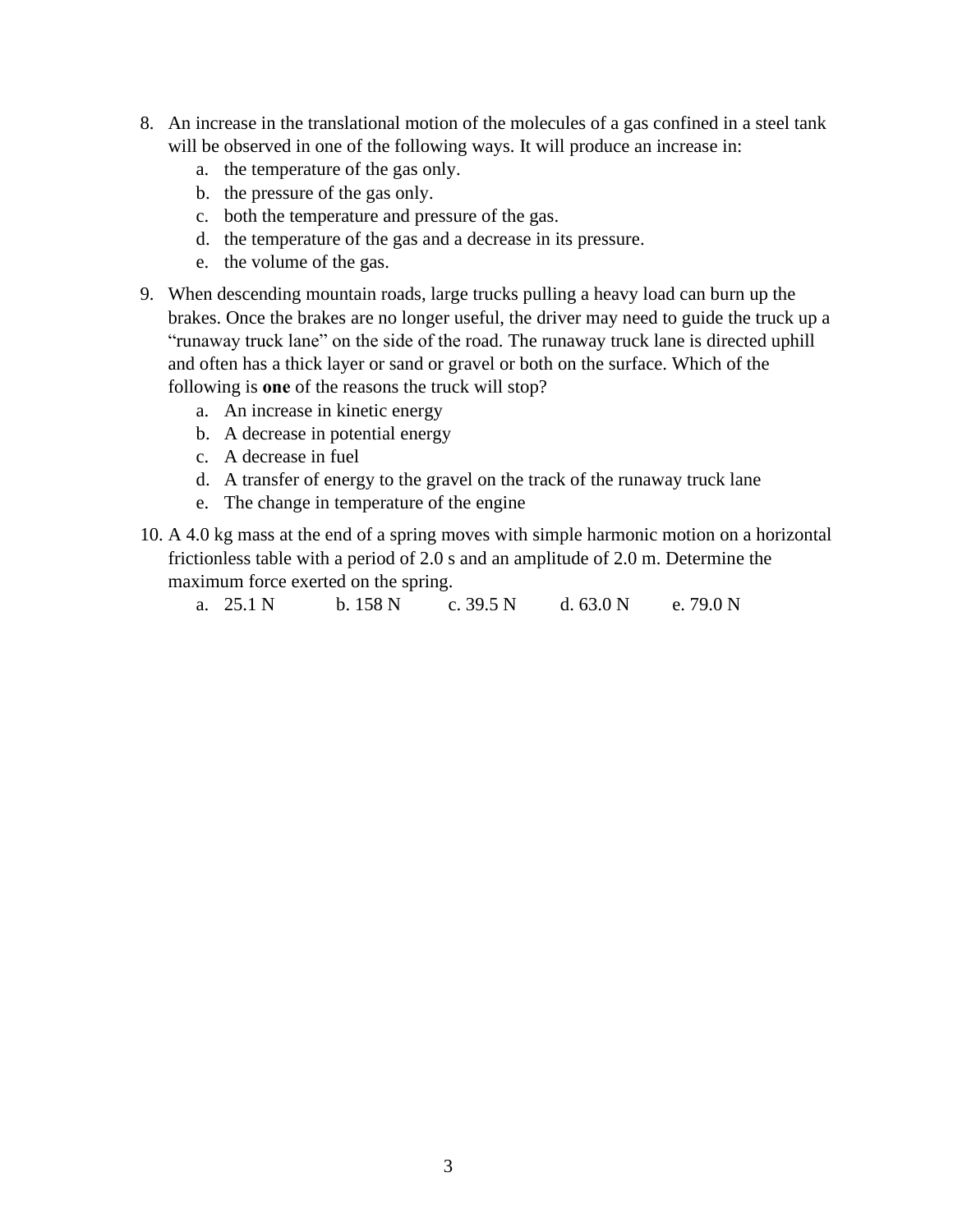

## **DIVISION 2 STUDENTS**

II

II

II

II

II

### **START HERE**

**Numbers 1 – 10 on your answer sheet should be blank. Your first answer should be for #11.**

\_\_\_\_\_\_\_\_\_

$$
Treat g = 10.0 \frac{m}{s^2} for ALL questions.
$$

IĪ

II

IĪ IÏ

IĪ

I IL

### *The following information is to be used for Questions 11 & 12:*

The James Webb Space Telescope was launched on December 25, 2021 and arrived at its destination, LaGrange Point 2, on January 24, 2022. This point is approximately 1,500,000 km from the Earth and it is where the telescope will orbit the sun.

- 11. What was James Webb's former occupation?
	- a. Astronomer
	- b. Telescope designer/engineer
	- c. Silicon valley entrepreneur and financier of the telescope project
	- d. Space shuttle astronaut/pilot
	- e. NASA Administrator
- 12. How long will it take the radio signal sent by the James Webb Space Telescope to reach the Earth?
	- a. 0.005 s b. 0.05 s c. 5 s d. 50 s e. 5000 s
- 13. A car engine moves a piston with a circular cross-section of 7.500 cm in diameter a distance of 3.250 cm to compress the gas in the cylinder. By what amount is the gas decreased in volume?
	- a.  $143.6 \text{ cm}^3$ b. 153.6 cm<sup>3</sup> c. 662.7 cm<sup>3</sup> d. 682.7 cm<sup>3</sup> e. 88.36 cm<sup>3</sup>
- 14. A fisherman watches a dolphin leap out of the water at an angle of  $35^{\circ}$  above the horizontal. The horizontal component of the dolphin's velocity is 7.7 m/s. Find the magnitude of the vertical component of the velocity.
	- a.  $4.4 \text{ m/s}$  b.  $6.3 \text{ m/s}$  c.  $11 \text{ m/s}$  d.  $5.4 \text{ m/s}$  e.  $3.2 \text{ m/s}$
- 15. Two simple pendula are 60 cm and 63 cm in length. They hang vertically, one in front of the other. If they are set in motion simultaneously, find the time taken for one to gain a complete cycle of oscillation on the other.

a. 15.4 s b. 15.7 s c. 31.5 s d. 62.4 s e. 79.7 s

- 16. If a copper wire is stretched to make it 0.1% longer, what is the percentage change in its resistance?
	- a. 0.01% b. 0.1% c. 0.2% d. 0.4% e. 0.5%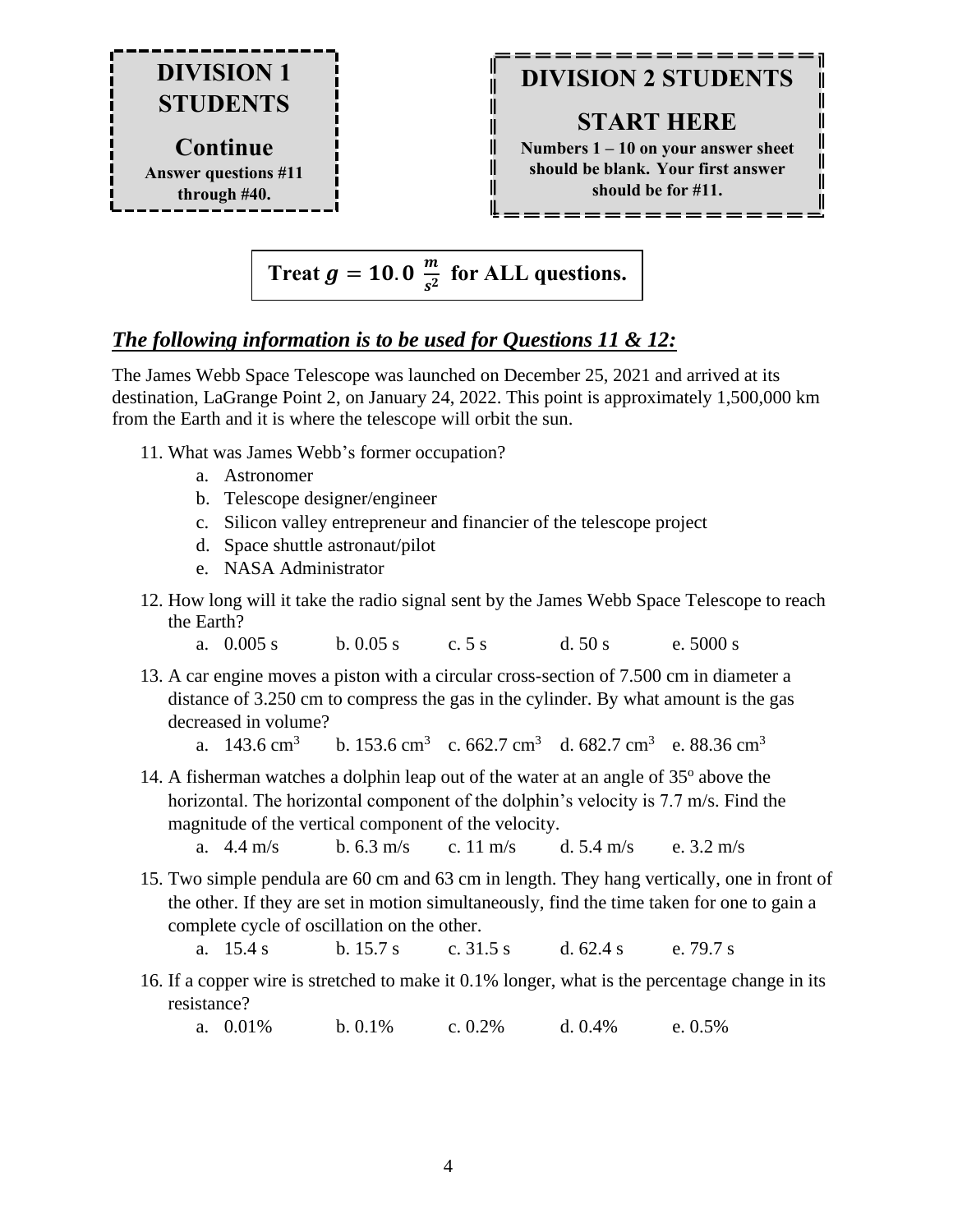- 17. A block of wood initially at rest slides down an inclined plane. Neglecting friction, the kinetic energy of the block at the bottom of the plane is:
	- a. all converted into heat.
	- b. less than its kinetic energy at the top of the plane.
	- c. dependent on the materials of which the block is made.
	- d. dependent on the materials of which the inclined plane is made.
	- e. equal to its potential energy (with respect to the bottom of the plane) when it was at the top of the plane.
- 18. In the last one second of a free fall, an apple traveled three-fourths of its total path. From what height did the apple fall?
	- a. 10 m b. 15 m c. 20 m d. 25 m e. 30 m

19. A helicopter with a mass of 700 kg will hover when its rotating blades move through an area of 50 m<sup>2</sup>. Find the average speed imparted to the air (density of air = 1.3 kg/m<sup>3</sup>) a. 7.66 m/s b. 10.4 m/s c. 16.5 m/s d. 38.0 m/s e. 44.1 m/s

20. A refrigerator has a mass of 150 kg and rests in the open back end of a delivery truck. If the truck accelerates from rest at  $1.5 \text{ m/s}^2$ , what is the minimum coefficient of static friction between the refrigerator and the bed of the truck that is required to prevent the refrigerator from sliding off the back of the truck?

a. 0.08 b. 0.10 c. 0.12 d. 0.15 e. 0.18

- 21. Three blocks  $(m_l=1 \text{ kg}, m_2=2 \text{ kg})$ , т,  $T<sub>2</sub>$ *m3*=3 kg) connected by cords are  $m<sub>1</sub>$  $m<sub>2</sub>$  $m<sub>3</sub>$ pulled by a constant force, *F*, of 18 N on a frictionless horizontal table. *T<sup>2</sup>* is the tension in the rope between  $m_2$  and  $m_3$ . What is  $T_2$ ? a. 3 N b. 6 N c. 9 N d. 12 N e. 15 N
- 22. An object starting from rest moves on a circular path with a radius 40 cm and a constant tangential acceleration of 10  $\text{cm/s}^2$ . How much time is needed after the motion begins for the centripetal acceleration of the object to be equal to the tangential acceleration? a. 0.2 s b. 1.0 s c. 1.2 s d. 1.8 s e. 2.0 s
- 23. The distance between the electron and the proton in the hydrogen atom is about  $0.53 \times 10^{-10}$  m. By what factor is the electrical force between the electron and proton stronger than the gravitational force between them?

a.  $1.3 \times 10^{39}$  b.  $2.3 \times 10^{39}$  c.  $3.3 \times 10^{39}$  d.  $4.3 \times 10^{39}$  e.  $5.3 \times 10^{39}$ 

24. A 3.00 kg bucket of water is raised with an upward acceleration of 2.20  $\text{m/s}^2$  from a well by means of an attached rope. What is the tension in the rope?

a. 30.2 N b. 33.3 N c. 36.6 N d. 39.0 N e. 43.2 N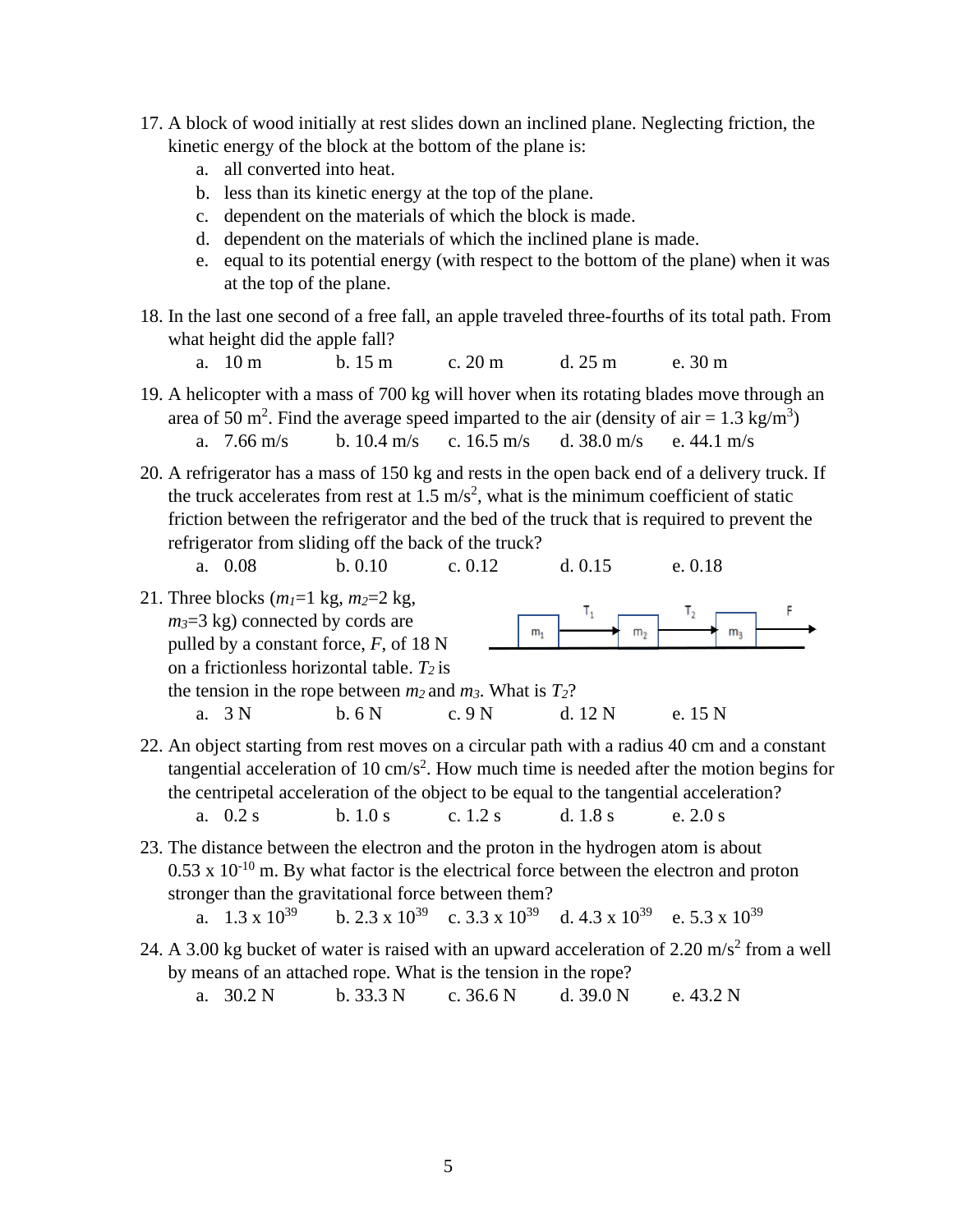- 25. Two light waves, initially emitted in phase, will interfere constructively with maximum amplitude if the path-length difference between them is:
	- a. 1.5 wavelengths
	- b. one wavelength
	- c. one-half wavelength
	- d. one-quarter wavelength
	- e. one-eighth wavelength
- 26. For an object moving in uniform circular motion, the magnitude of the centripetal acceleration is given by  $a_c = v^2/r$ , where v is the speed of the object, and r is the radius of the circle. The "jerk" is the rate of change of acceleration. For uniform circular motion, the magnitude of the jerk is given by:

a. zero b. b.  $v^2/r$  $/r$  c.  $v^2$ r d.  $v^3$  $/r$  e.  $v^3/r^2$ 

27. A machine gun fires 100 g bullets at a speed of 1000 m/s. The person holding the machine gun in their hands can exert an average force of 150 N against the gun. If the gun is to remain stationary, what is the maximum number of bullets that can be fired per minute?

a. 10 b. 15 c. 30 d. 60 e. 90

- 28. A spring with spring constant  $k = 20$  kN/m, is used to stop a 50 kg box that is sliding on a horizontal surface. The spring is initially in its equilibrium state. At position *A*, shown in the top diagram, the box has a speed of 3.0 m/s. The compression of the spring when the box is instantaneously at rest (position  $B$  in the bottom diagram) is 120 mm. Determine the coefficient of kinetic friction between the box and the surface.
	- a. 0.125
	- b. 0.230
	- c. 0.245
	- d. 0.280
	- e. 0.315
- $v = 3.0$  ms<sup>-1</sup> 600 mm 600 mm  $+120$  mm
- 29. A cyclist, using a power meter while on a training ride, checks and sees that she is doing work at the rate of 500 W. How much average force does her foot exert on the pedals when she is traveling at 8.0 m/s?

a. 31 N b. 63 N c. 80 N d. 320 N e. 710 N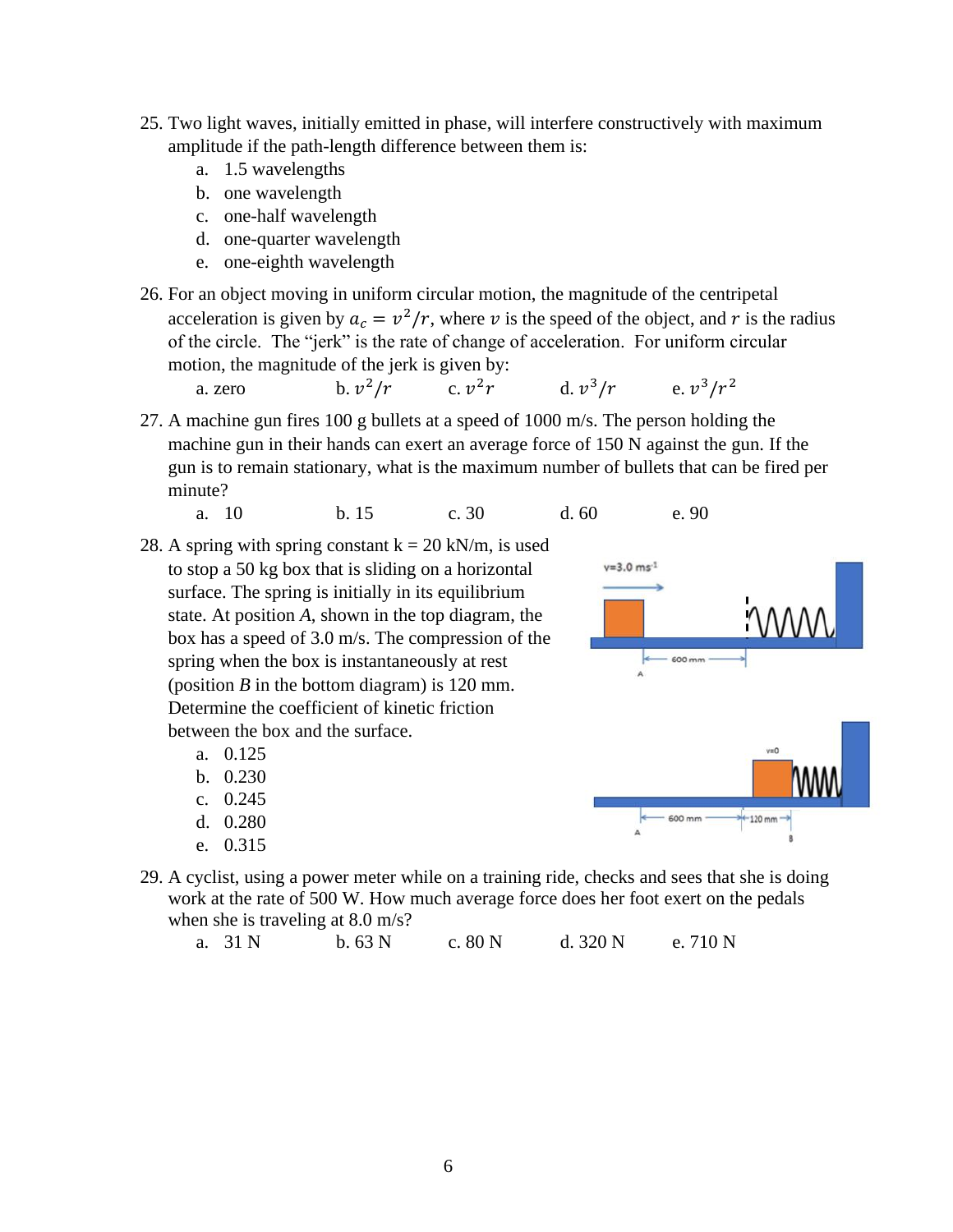30. A ticker tape timer is operating at 60 Hz. It was used to analyze the motion of a batterypowered car. The following displacements were measured for five intervals on the ticker tape.

|                              | Interval | Interval 2 | Interval 3        | Interval 4        | Interval 5        |
|------------------------------|----------|------------|-------------------|-------------------|-------------------|
| Displacement $\vert$ 0.055 m |          | $0.065$ m  | $0.055 \text{ m}$ | $0.070 \text{ m}$ | $0.060 \text{ m}$ |

What is the average speed of the car?

a. 0.612 m/s b. 3.66 m/s c. 0.366 m/s d. 0.947 m/s e. 6.32 m/s

31. Water drips from the nozzle of a shower onto the floor 2.45 m below. The drops fall at regular intervals of time, the first drop striking the floor at the instant the third drop begins to fall. Measured from the shower head, what is the location of the second drop when the first drop strikes the floor.

a. 0.313 m b. 0.613 m c. 0.938 m d. 1.25 m e. 1.563 m

- 32. A star initially has a radius of  $6 \times 10^8$  m and a period of rotation about its axis of 30 days. Eventually, it collapses to form a neutron star with a radius of only 1 x  $10<sup>4</sup>$  m and a period of 0.1 s. Assuming that the mass has not changed, find the ratio of initial and final angular momentum of the star.
	- a. 15.92 b. 214.6 c. 103.1 d. 442.1 e. 138.9
- 33. For ordinary conversation, a sound level meter reads 60 dB. What is the intensity of this sound wave?

| a. $6.0 \times 10^{-6}$ W/m <sup>2</sup> | b. $1.0 \times 10^{-4}$ W/m <sup>2</sup> | c. 6.0 x $10^{-4}$ W/m <sup>2</sup> |
|------------------------------------------|------------------------------------------|-------------------------------------|
| d. $1.0 \times 10^{-6}$ W/m <sup>2</sup> | e. $1.0 \times 10^{-8}$ W/m <sup>2</sup> |                                     |

34. A tiny ball with a mass of 0.6 g carries a charge of magnitude 8 μC. It is suspended by a thread in a downward directed electric field of intensity 300 N/C. What is the tension in the thread if the charge on the ball is positive?

| a. $2.40 \times 10^{-3}$ N | b. $6.00 \times 10^{-3}$ N | c. 8.40 x $10^{-3}$ N |
|----------------------------|----------------------------|-----------------------|
| d. $6.00 \times 10^{-2}$ N | e. $6.24 \times 10^{-3}$ N |                       |

35. A combination of two thin convex lenses is placed as shown at right. An object is placed 5 cm in front of *L<sup>1</sup>* which has a focal length of 10 cm.  $L_2$  is 10 cm behind  $L_1$  and has a focal length of 12 cm. How far from *L<sup>2</sup>* is the final image for this lens combination?



- 36. A thick glass plate has parallel sides. A beam of white light is incident on one side at an angle between  $0^{\circ}$  and  $90^{\circ}$  with the normal. Which color emerges from the other side first?
	- a. All of them b. red c. green d. violet e. None of them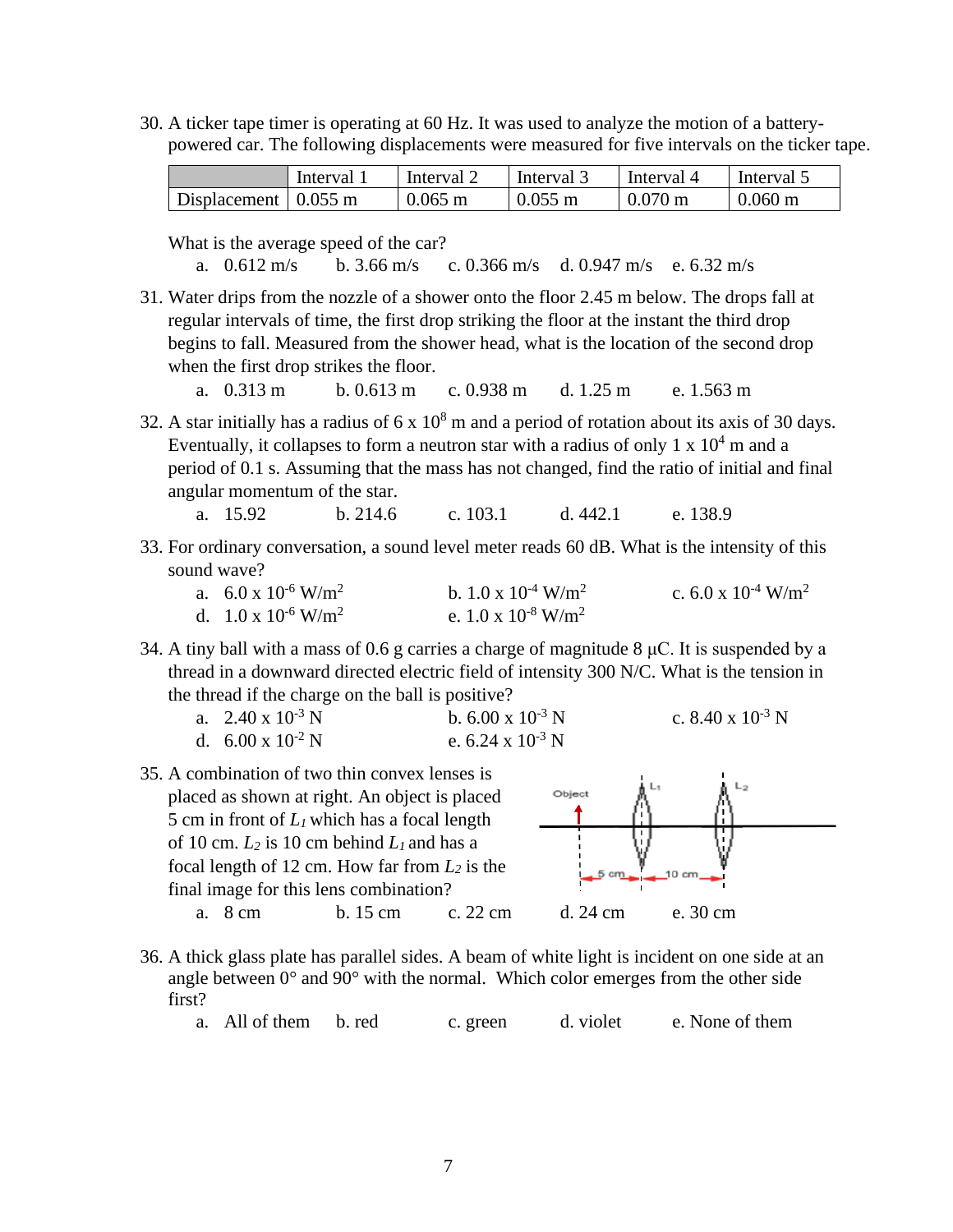- 37. A car and a truck are both traveling with a constant speed of 20 m/s. The car is 10 m behind the truck. The truck driver suddenly applies his brakes, causing the truck to slow to a stop at the constant rate of  $2 \text{ m/s}^2$ . Two seconds later, the driver of the car applies their brakes and just manages to avoid a rear-end collision. Determine the constant rate at which the car slowed.
	- a.  $3.33 \text{ m/s}^2$ b. 4.33 m/s<sup>2</sup> c. 1.33 m/s<sup>2</sup> d. 3.03 m/s<sup>2</sup> e. 3.93 m/s<sup>2</sup>
- 38. In the circuit shown below, the voltage source, switch, capacitor and connecting wires have no resistance. Let  $\Delta V_R$  and  $\Delta V_C$  represent the potential differences across the resistor and the capacitor, respectively. The capacitor is initially uncharged. Which of the following choices correctly compares these potential differences immediately after the switch is closed and after the circuit has reached steady state.



- 39. A radioactive carbon-14 nucleus decays into a beta particle, an antineutrino, and a nitrogen-14 nucleus. In a particular decay, the beta particle has momentum, *p*, and the nitrogen nucleus has momentum of magnitude  $4p/3$  at an angle of 90 $\degree$  to p. At what angle (with respect to the beta particle) do you expect the antineutrino to be emitted? a. 53<sup>o</sup>  $h. 37^{\circ}$ c.  $90^{\circ}$ d. 127<sup>o</sup> e. 33<sup>o</sup>
- 40. An Olympic ice skater in Beijing spins at  $4\pi$  rad/s with her arms extended. If her moment of inertia with arms folded is 80% of that with arms extended, what is her angular velocity when she folds her arms?

a.  $\pi$  rad/s b.  $2\pi$  rad/s c.  $3\pi$  rad/s d.  $5\pi$  rad/s e.  $6\pi$  rad/s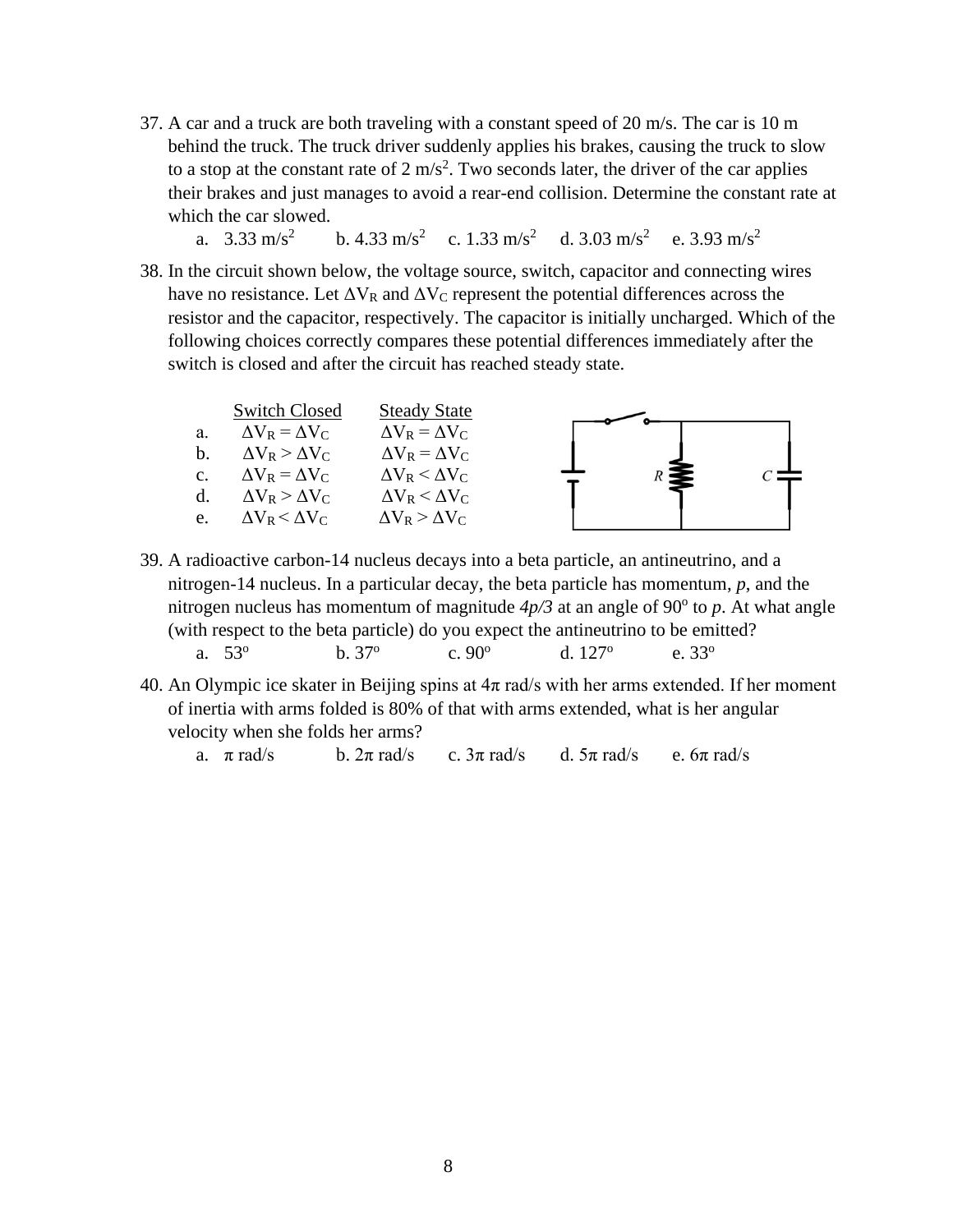### **DIVISION 1 STUDENTS**

#### **STOP HERE**

**Your last answer should be for #40. Numbers 41- 50 should remain blank for Division 1 students.**



**Treat**  $g = 10.0 \frac{m}{c^2}$  $\frac{m}{s^2}$  for ALL questions.

- 41. A weather balloon is loosely filled with 2.0  $m<sup>3</sup>$  of helium at 1.0 atm and 27 °C. The balloon is then released. When it has reached an elevation of 7000 m, the pressure has dropped to 0.41 atm and the balloon has expanded. If the temperature at this elevation is −31 °C, what is the new volume of the balloon?
	- a.  $2.7 \text{ m}^3$ b.  $3.2 \text{ m}^3$ c.  $3.9 \text{ m}^3$ d.  $4.6 \text{ m}^3$ e.  $5.1 \text{ m}^3$
- 42. Three resistors of 4  $\Omega$ , 6  $\Omega$ , and 12  $\Omega$  are connected in parallel. This parallel arrangement is then connected in series with a 1- $\Omega$  and a 2- $\Omega$  resistor. A potential difference of 120 V is applied across the ends of the circuit. What will be the potential drop across the part of the circuit connected in parallel?

a. 12 V b. 48 V c. 24 V d. 36 V e. 72 V

a.  $28.1^\circ$ 

- 
- 43. A triangular glass prism  $(n = 1.6)$  is immersed in a liquid ( $n = 1.1$ ) as shown. A laser light is incident as shown on face *AB* making an angle of  $20^{\circ}$  with the normal (*N*). Calculate the angle that the ray emerging from *AC* makes with the ground when it leaves *AC* and strikes the ground.

b.  $30.3^\circ$ 



44. How long would it take  $4.0 \times 10^{20}$  nuclei to decay to  $1.0 \times 10^{19}$  atoms if their half-life was 14.7 years?

c.  $33.8^\circ$ 

- a. 29.4 years b. 58.8 years c. 78.2 years d. 147 years e. 161 years
- 45. An electric field of 1500 V/m and a magnetic field act on an electron moving with a speed of 3000 m/s. If the resultant force is to be zero, what should be the strength of the magnetic field?

a. 0.35 T b. 0.50 T c. 0.72 T d. 0.81 T e. 0.96 T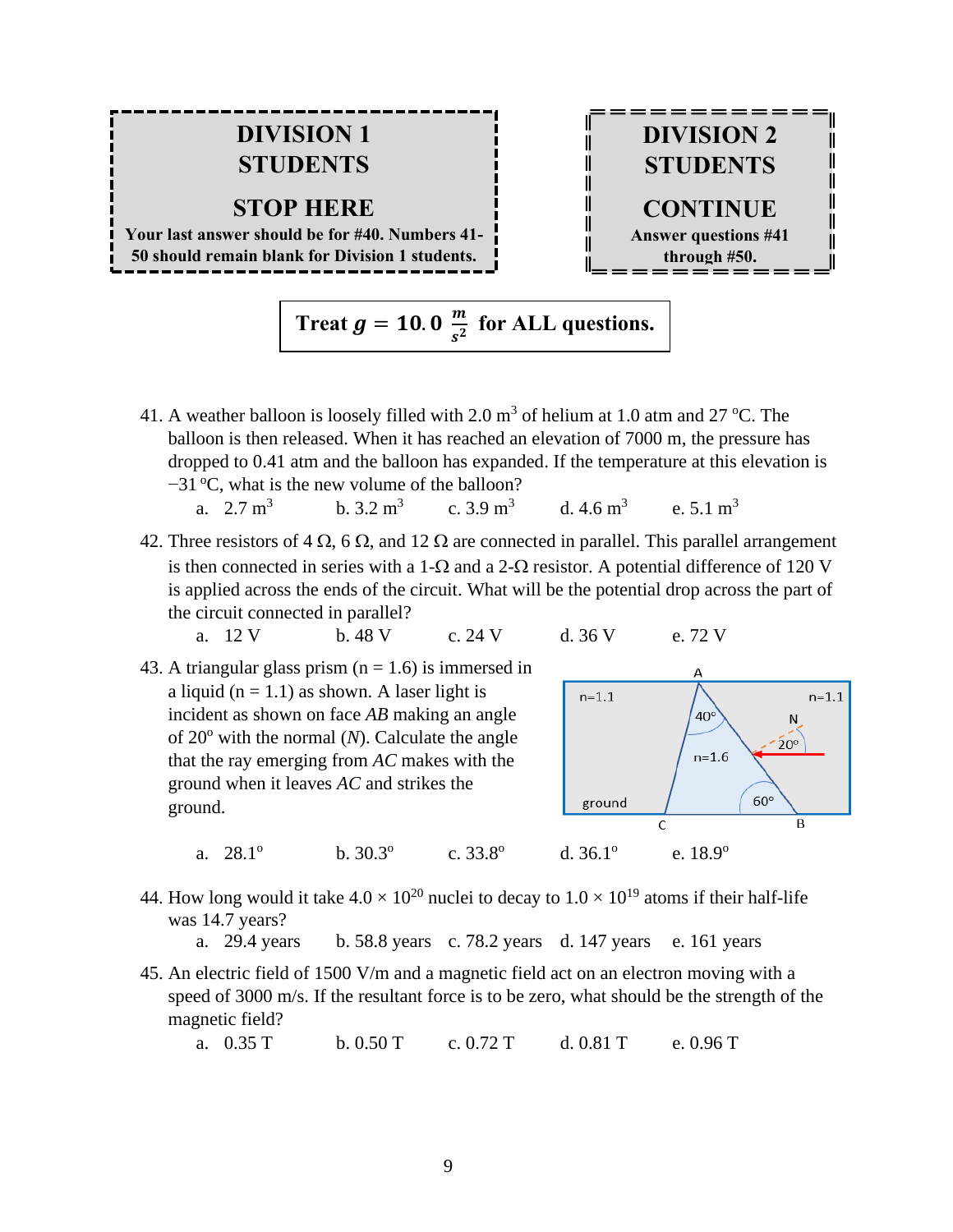46. Each of the two curved rods shown in the picture form onequarter of a circle with a radius *R*. Both rods carry a uniformlydistributed electric charge  $+Q$ . Which of the following choices correctly expresses the net electric field and net electric potential at the origin? Assume  $V \rightarrow 0$  as  $r \rightarrow \infty$ .

| Electric Field           | <b>Electric Potential</b> |
|--------------------------|---------------------------|
| zero<br>a.               | zero                      |
| h.                       | 2kQ                       |
| zero                     | $\overline{R}$            |
| c. $\frac{2kQ}{R^2}$     | zero                      |
| $\frac{\sqrt{2kQ}}{R^2}$ | 2kQ                       |
| d.                       | $\boldsymbol{R}$          |
| $\frac{2kQ}{R^2}$        | 2kQ                       |
| e.                       | R                         |



47. A shipping box in a warehouse has a mass of 2.00 kg and slides down an inclined plane that makes an angle of  $30^{\circ}$  with the horizontal. The coefficient of kinetic friction between the box and the plane surface is 0.866. How much force (parallel to the incline) should be applied to the box so that it moves down the plane at constant speed?

| a. $5.00 N$ | b. 6.50 N | c. $3.80 N$ | d. $4.60N$ | e. $11.0 N$ |
|-------------|-----------|-------------|------------|-------------|
|             |           |             |            |             |

48. The diagram below shows combinations X, Y, and Z of three identical resistors. What is the correct order of the **total** resistance of the combinations going from **lowest** resistance to **highest** resistance?



- 49. If the Earth suddenly stopped in its orbit, and the orbit is assumed to be circular, how much time would elapse before it falls into the Sun?
	- a. 147 minutes b. 1.22 days c. 64.5 days d. 228 days e. 2.34 years